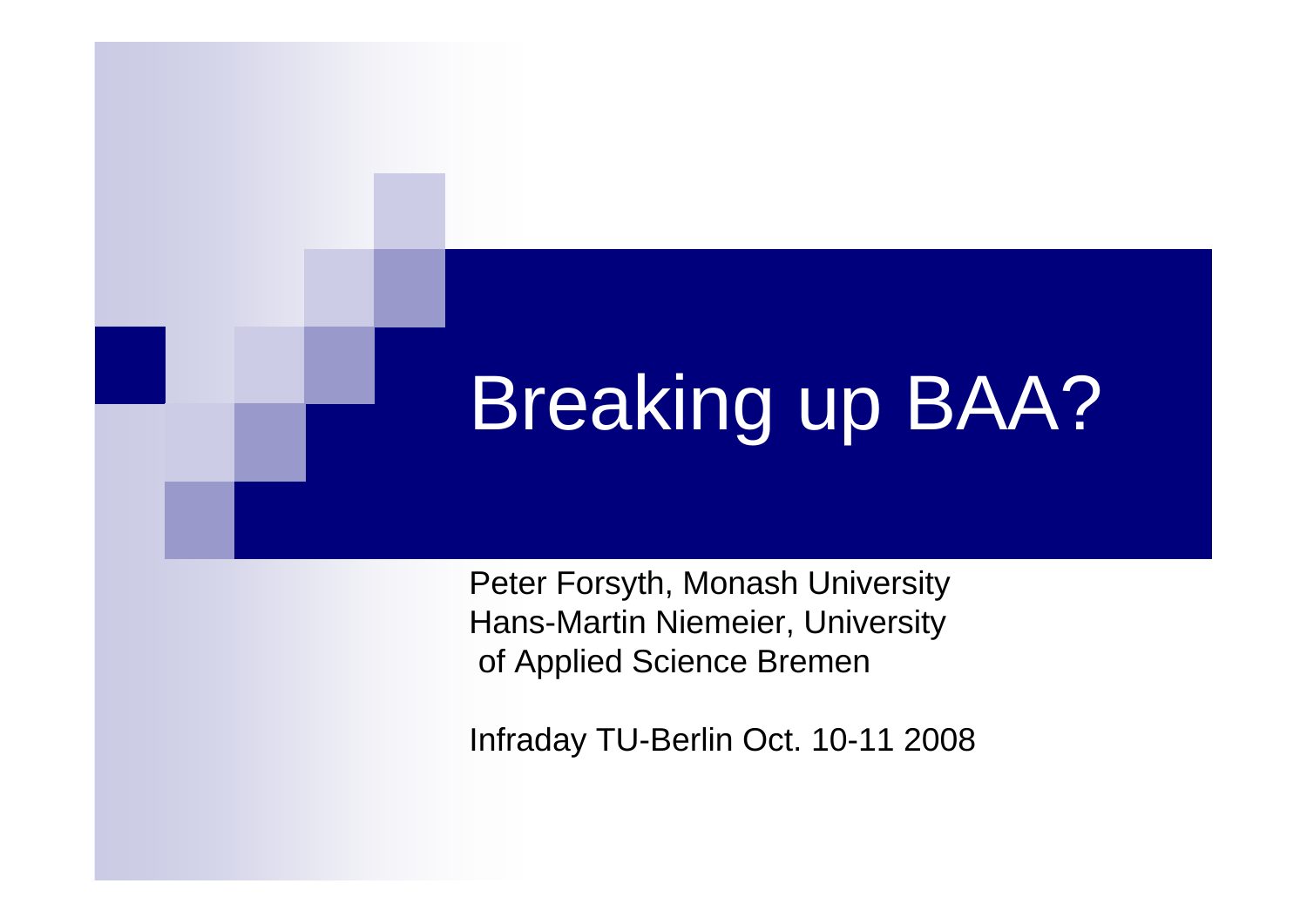## Key Issues

UK Competition Commission recommends the break up of BAA.

- Does separation increase competition so much that regulation is not necessary?
- **If regulation is still necessary, how effective is** separation in promoting competition?
- e. Will it improve efficiency if competition is weak?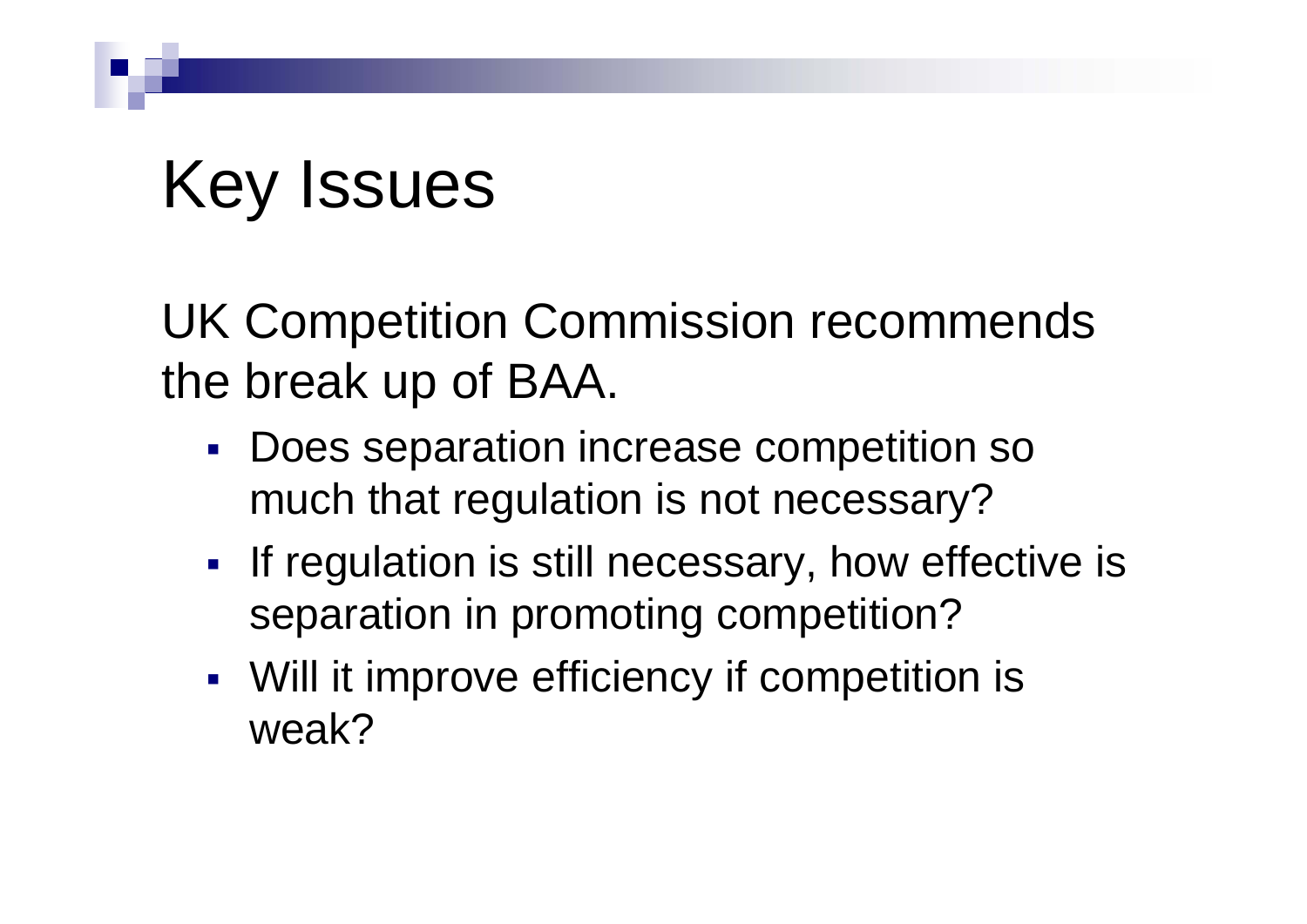# **Outline**

- Background on BAA
- **Efficiency and Ownership of the London Airports**
- Separation and Competition under Deregulation
- Separation and Competition under Regulation
- Conclusions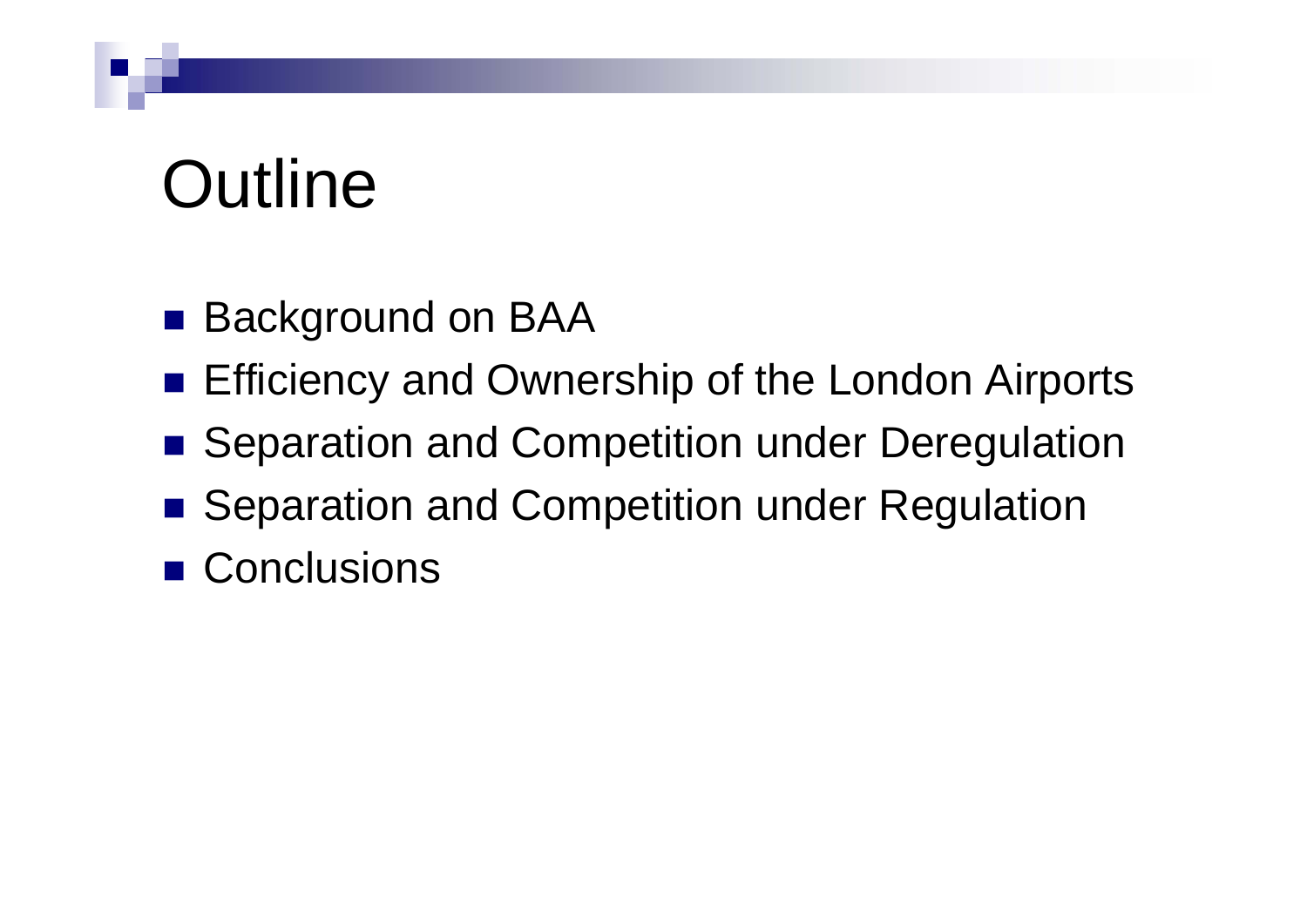## Background

|                                                                                          | 1985   UK government announces privatization                                              |
|------------------------------------------------------------------------------------------|-------------------------------------------------------------------------------------------|
| 1985                                                                                     | Starkie & Thompson recommends break up                                                    |
| 1987                                                                                     | Airports Act announces sale of BAA as a single<br>entity                                  |
| 2006                                                                                     | OFT inquires if market structure works well for the<br>consumer                           |
|                                                                                          | 2006   Ferrovial buys BAA                                                                 |
| 2008                                                                                     | Competition Commission recommends break up of<br>BAA. BAA offers London Gatwick for sale. |
| • Performance of BAA seen as very poor<br>Airport Crises: What can be done? Break up BAA |                                                                                           |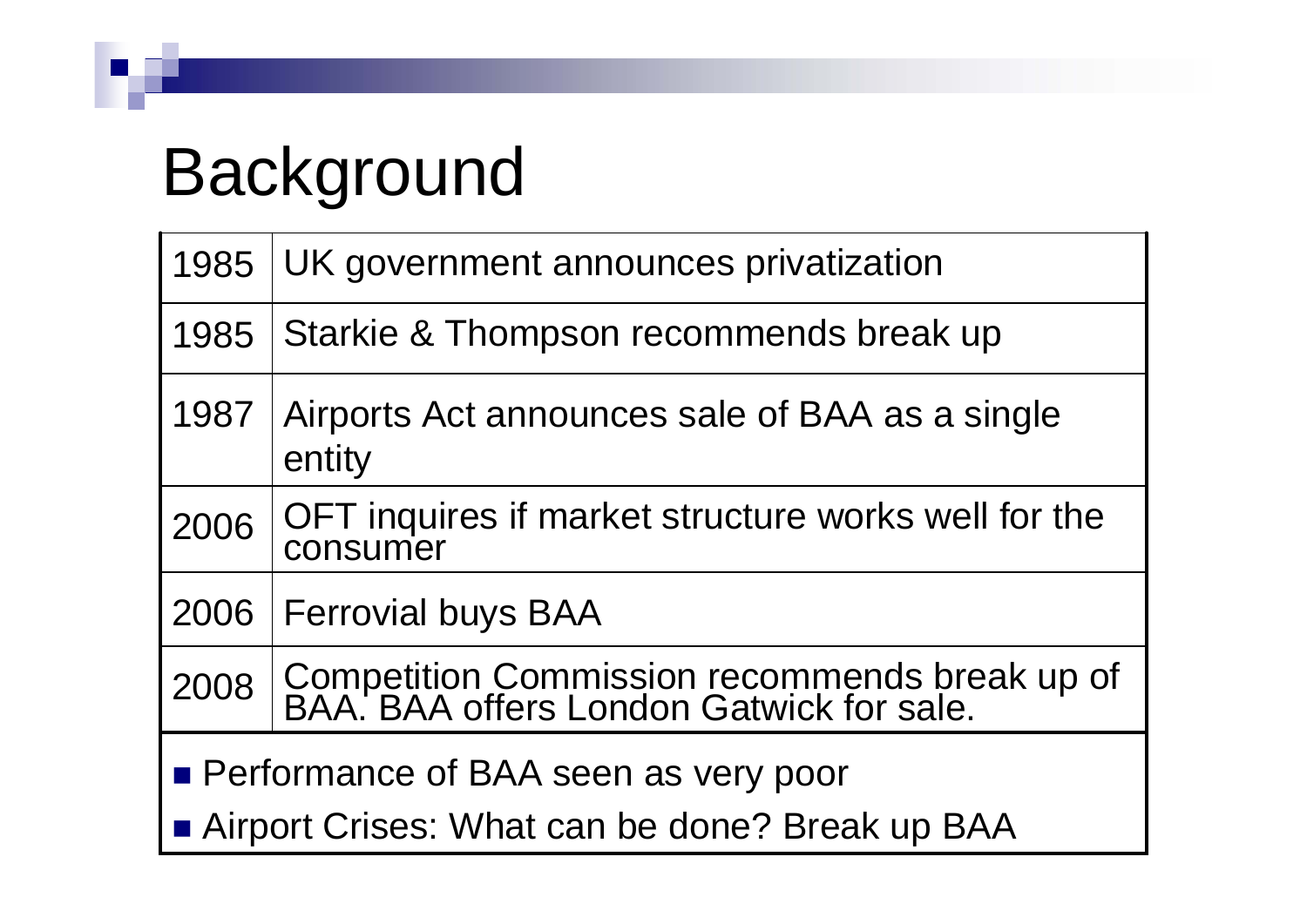### Efficiency and Ownership of the London Airports

**Efficiency and Distributional Aspects** 

- □ Price levels. No deadweight loss as charges are below market clearing levels
- □ Congestion and Slot Availability. Problem, but separate issue.
- $\Box$ *Service Quality. Important issue.*
- $\Box$ *Productive Efficiency. Some inefficiencies*
- *Price Structures and Capacity Utilisation. Inefficient*
- □ Optimisation of Commercial Revenues. Single till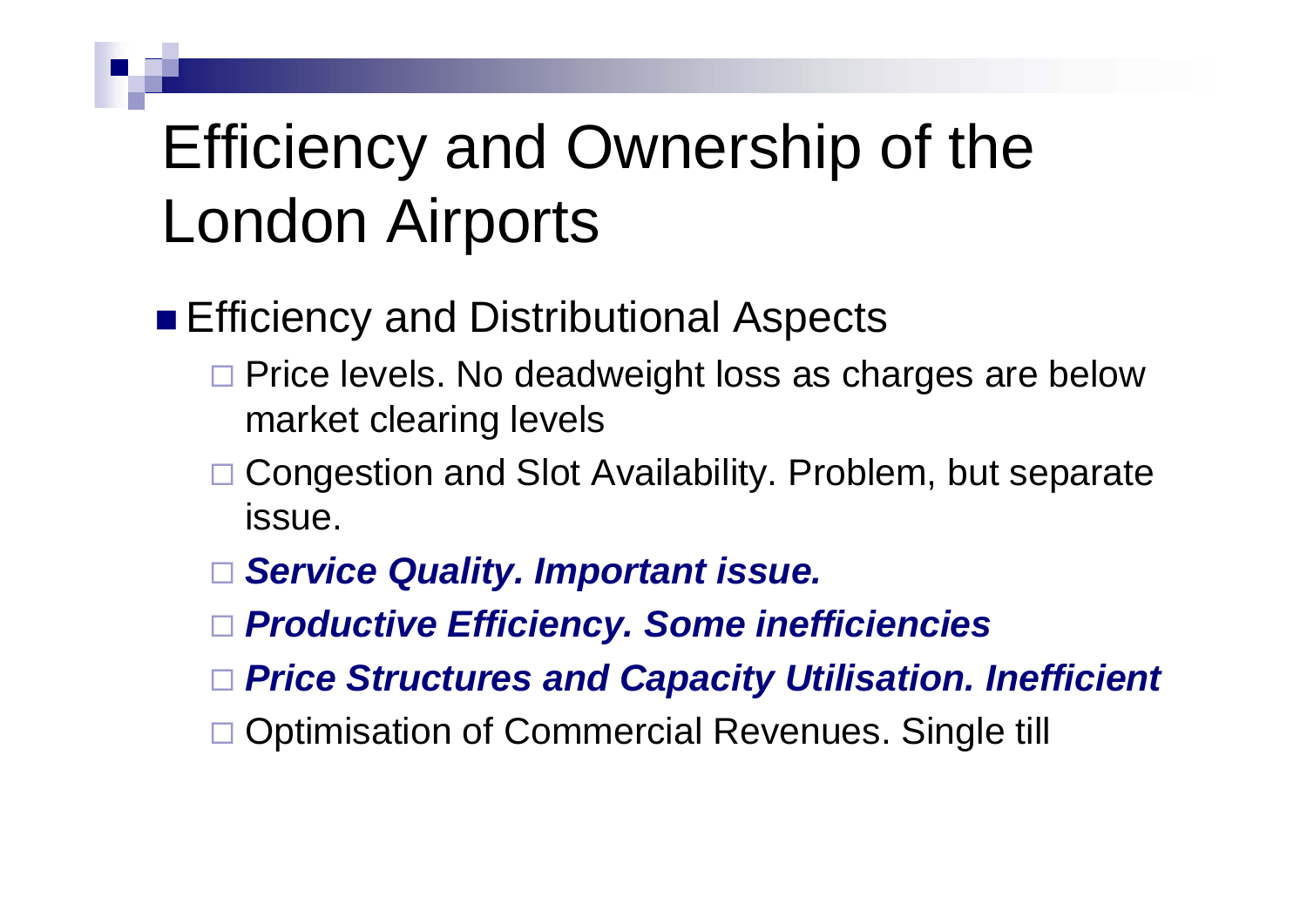### Efficiency and Ownership of the London Airports

- **Efficiency and Distributional Aspects (cont.)**  *Investment and Provision of Capacity. Environmental and planning restraints.*
	- □ Slot Allocation and Rents. No extensive secondary trading and risks of inefficient use
	- □ Distributional Aspects. Rents accrue to airlines
- **Ownership and Incentives** 
	- □ BAA has behaved not as a profit- maximizer indicated by cross-subsidization of Stansted
	- **□ Ferrovial might change this**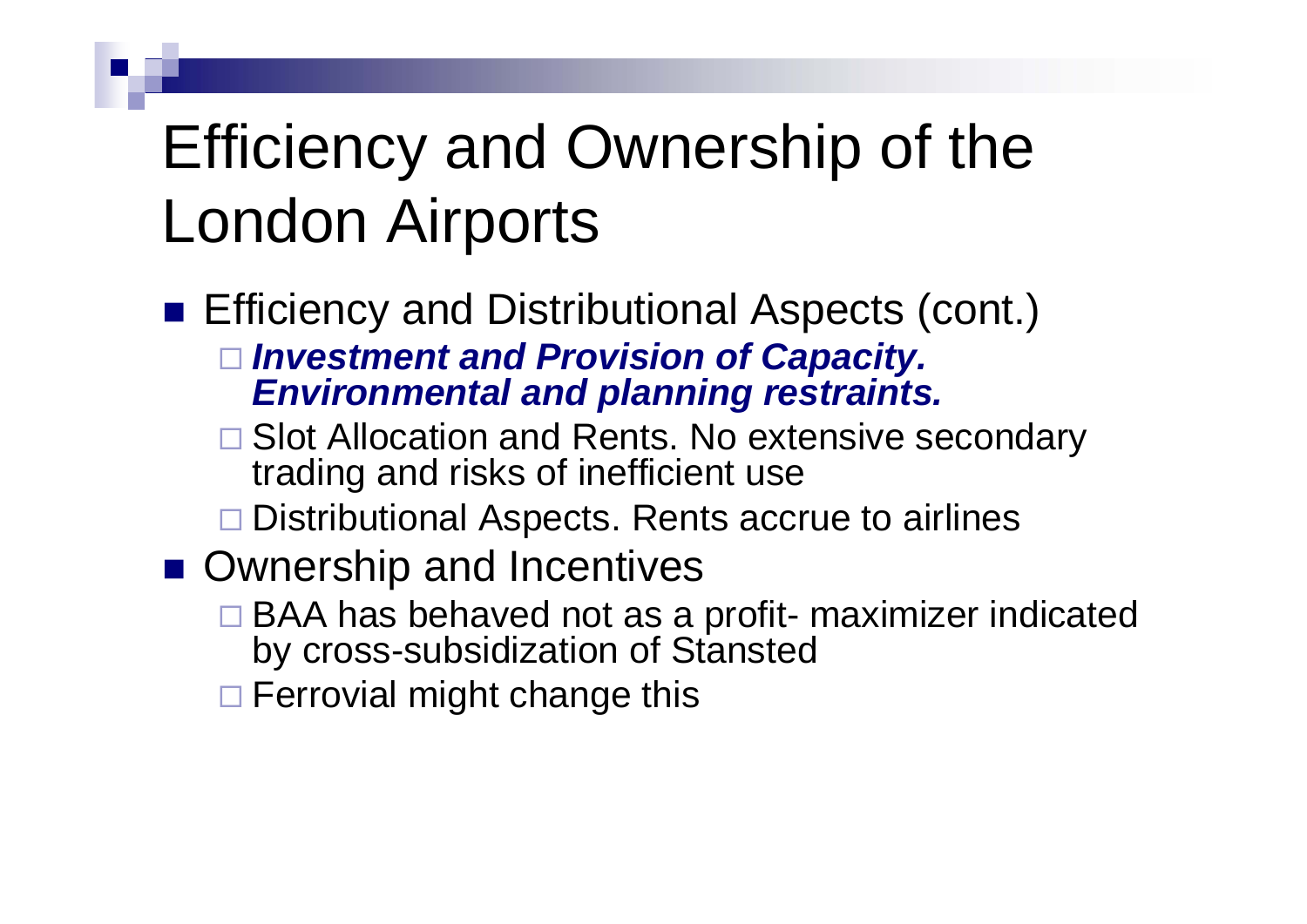## **Separation and Competition under Deregulation**

- **Oligopolistic Market**
- Short run:
	- $\Box$ Excess demand at Heathrow and Gatwick
	- $\Box$  Charges above market clearing level with price discrimination
	- □ Possibility of productive inefficiency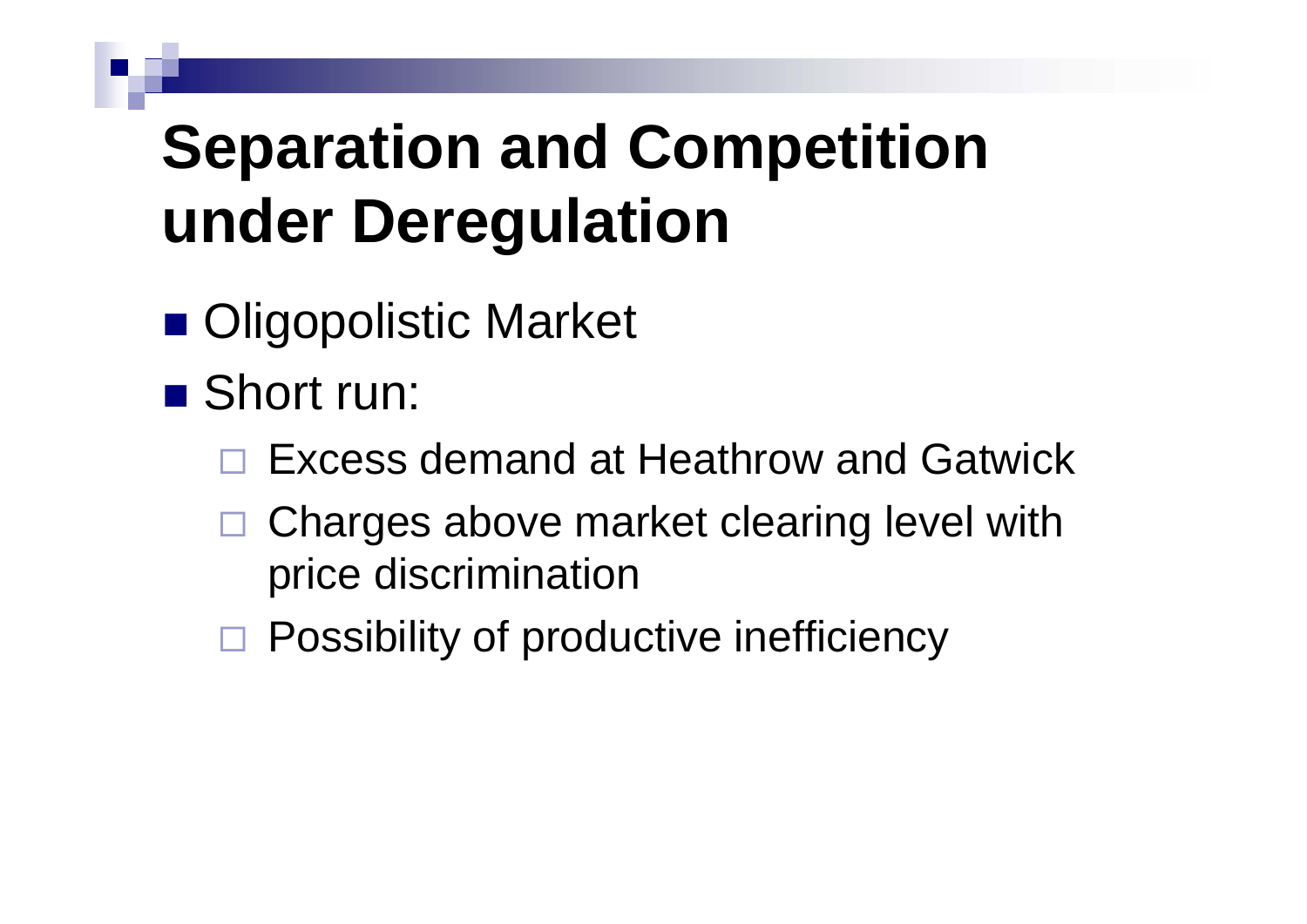## **Separation and Competition under Deregulation**

- **Digopolistic Market**
- **Long run:** 
	- $\Box$ Suboptimal Investment
	- $\Box$ No threat of entry
	- $\Box$ Most probably tacitly collude with high prices and profits.
- Small deadweight loss: high prices, but price discrimination
- X-Inefficiency a possibility
- **Prices high Would government allow substantial rent** shifting? Passenger and airlines lose, airports win.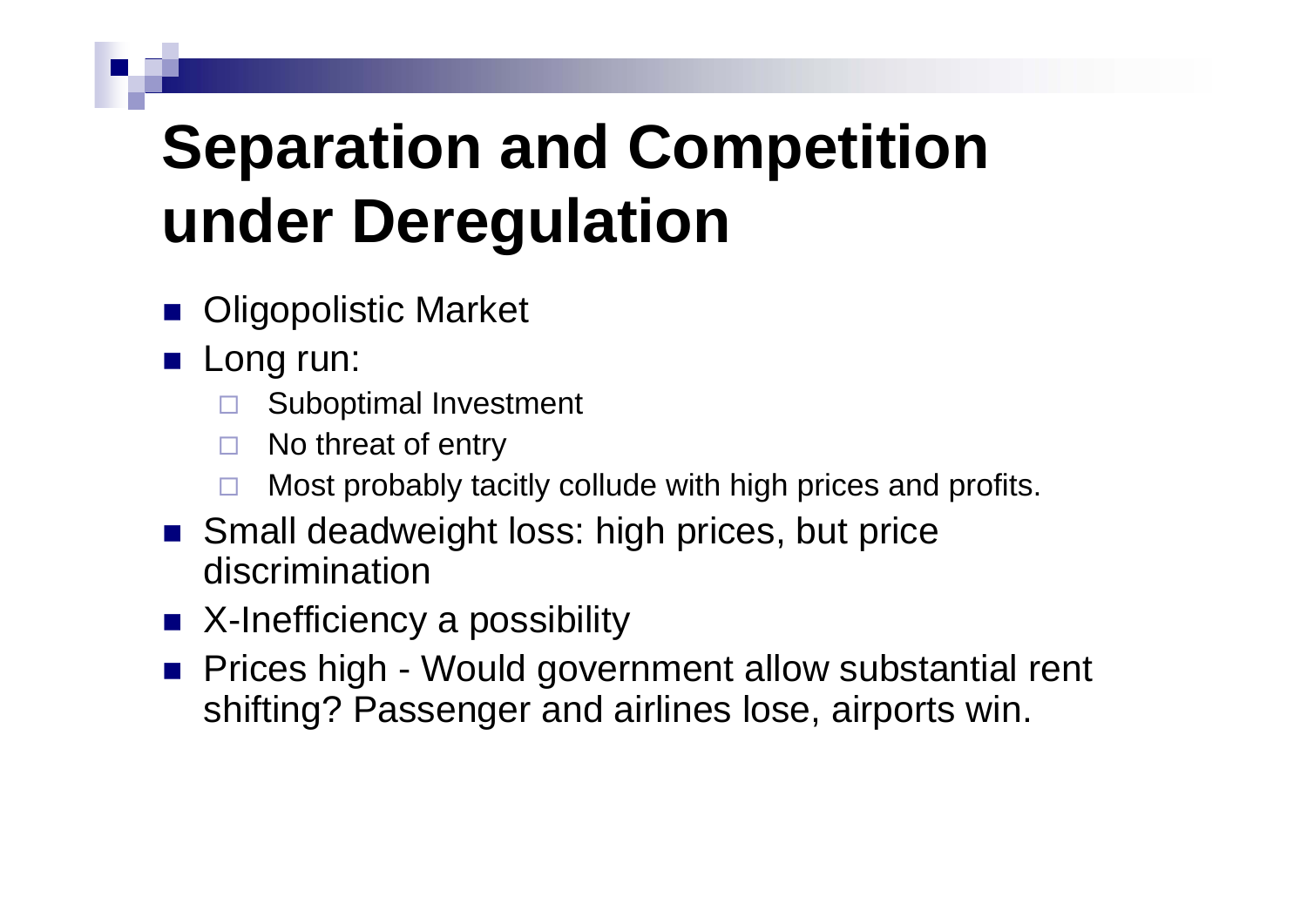# **Separation and Competition under Regulation**

- **If all incentives to compete and keep costs down depend on** availability of capacity and form of regulation.
- **If** Investment incentives depend on the form of regulation.
- **Price cap versus cost based regulation versus hybrid** forms
- **Assume fairly pure price caps**
- Г May lead to changes in regulation – less prescriptive?
- Conditional triggers would not work well under competition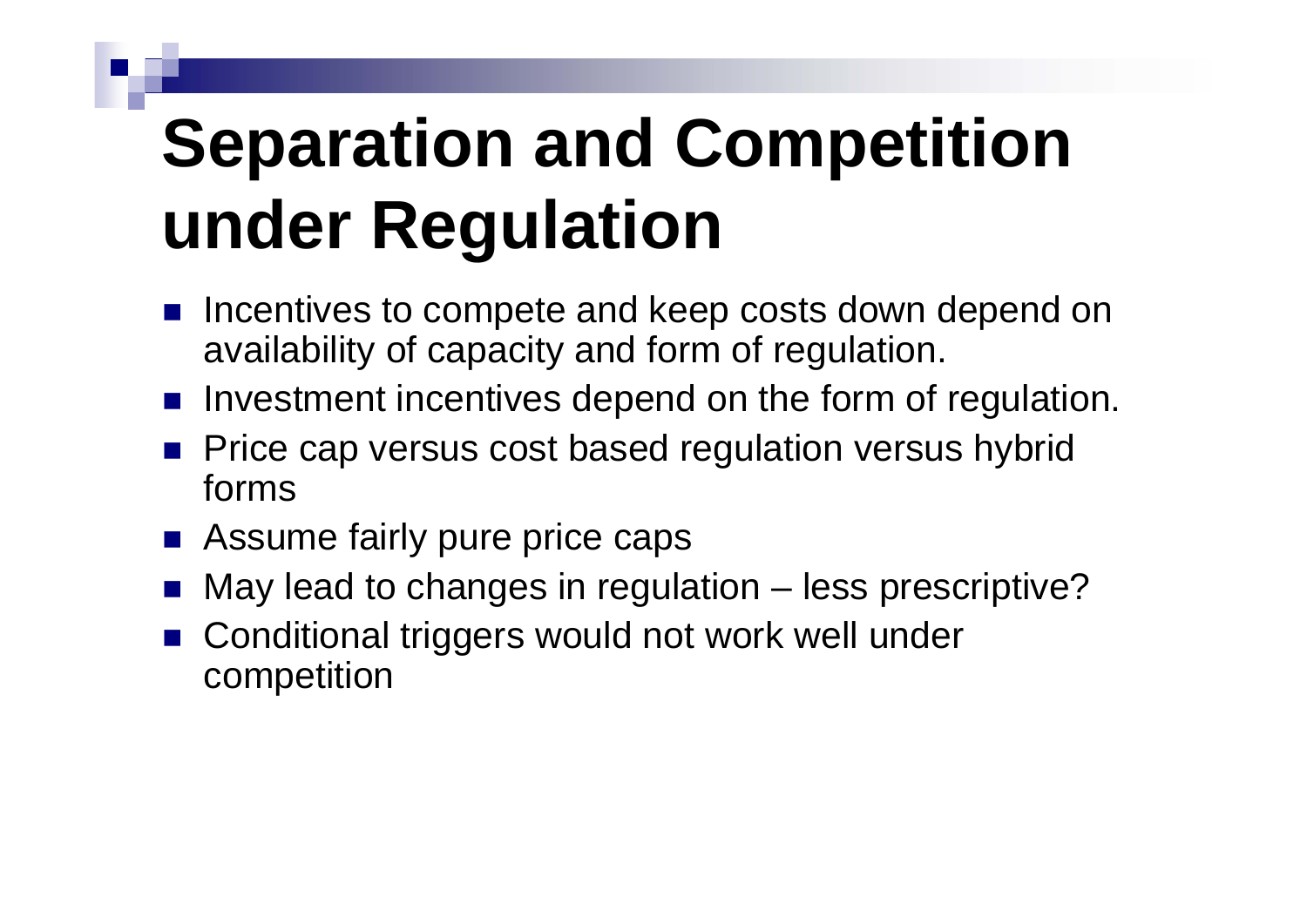#### **Core Problems for Competition**

- $\blacksquare$  Heathrow completely full no spare capacity
- Gatwick nearly full especially at peaks
- To compete (on price and quality) airport needs to be able to handle more output
- **Little scope in short run**
- Some scope in long run IFF allowed to make investments freely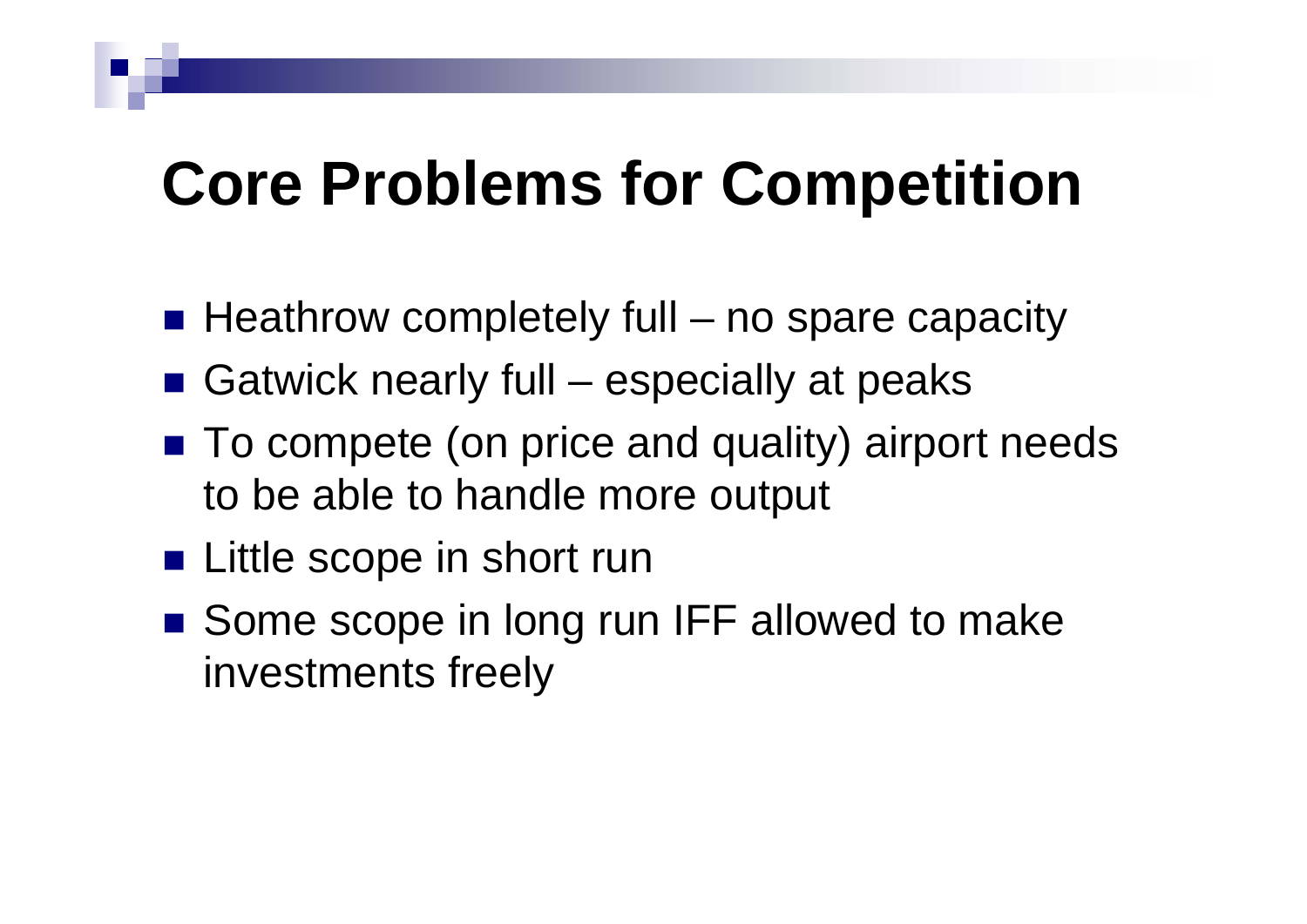# **Separation and Competition under Regulation**

- Competition through Price Structures in the Short Run
	- $\Box$  Some gains by increasing the number of passengers per aircraft
- **Nore passengers for the same runway capacity**
- Need adequate terminal capacity probably so now
- **No Scope for Price Competition**
- **Neak Quality Competition**
- Option for yard stick regulation already present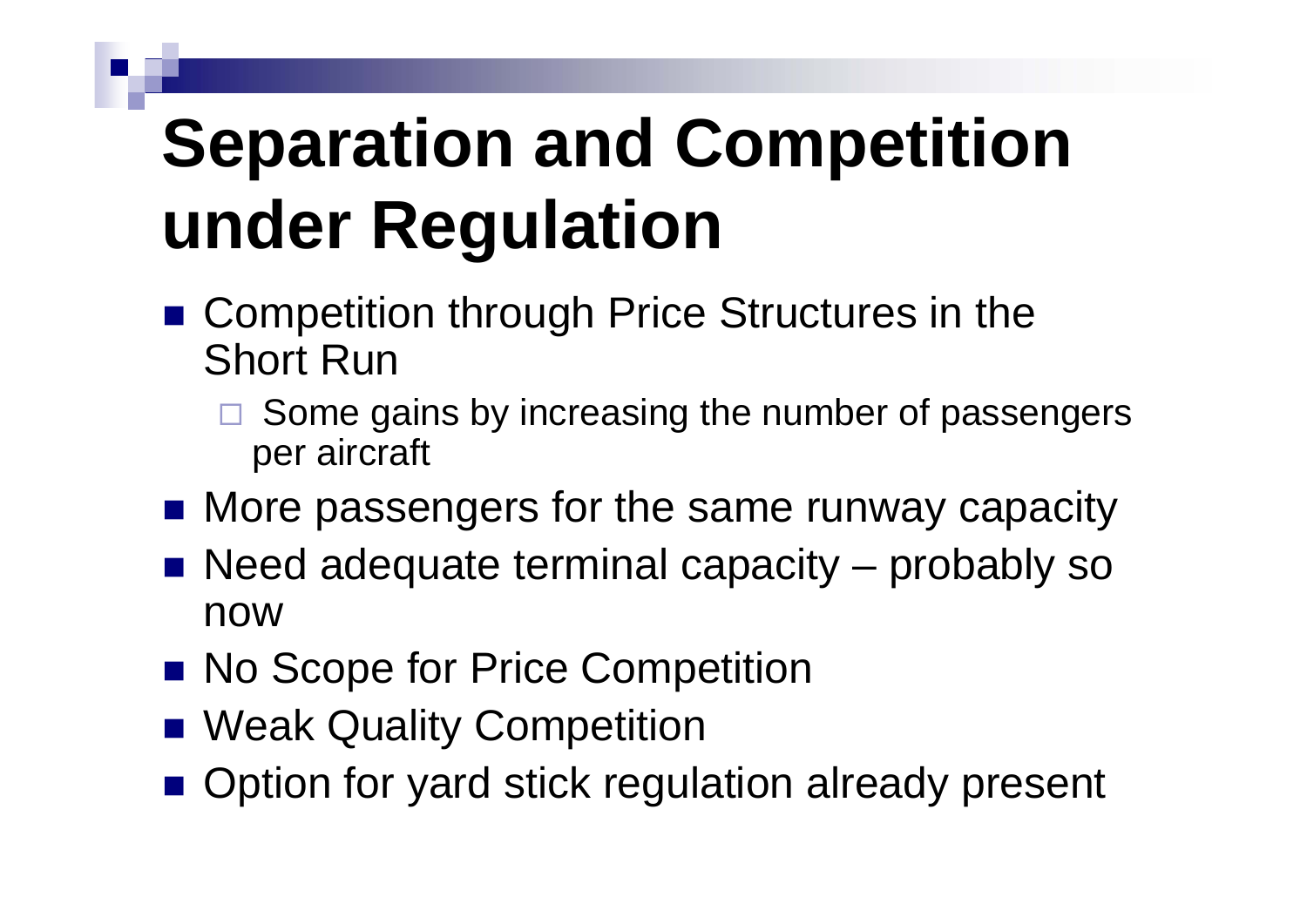#### **Separation and Competition under Regulation: Price and Quality**

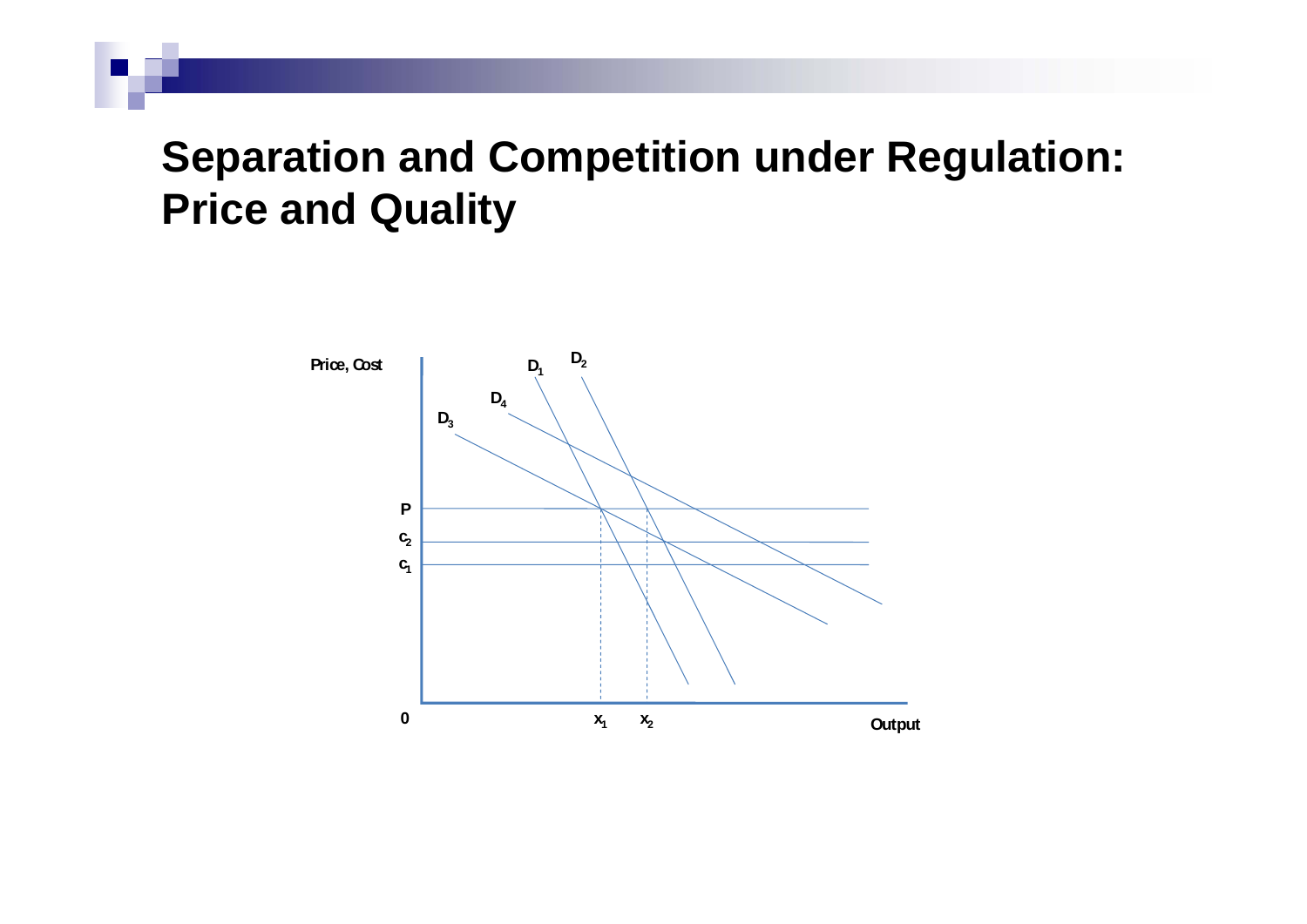### **Capacity, Investment and Incentives**

- Can compete in long run if capacity is variable
- Extend capacity under regulation: can gain more output and profit from
	- $\Box$ market expansion
	- $\Box$  from competitors output
- But how flexible is capacity?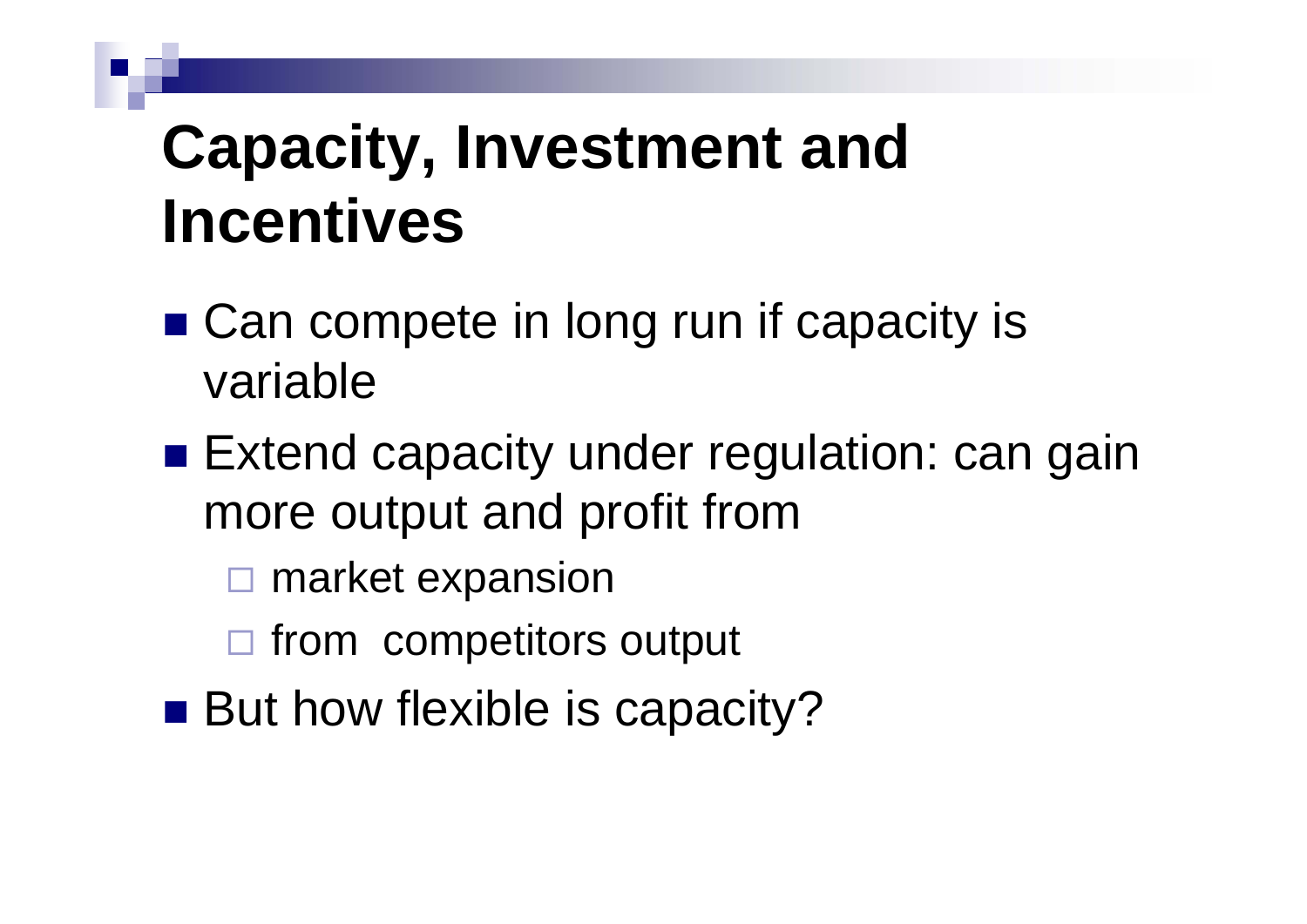# **Determinants of Capacity Investment**

- Who determines what airport investments are next?
- Planning inquires, regulators, airports, government?
- F. Ideally public bodies should recognize externalities and regulate effectively
- **n** Indivisibilities mean all airports are not likely to have spare capacity all the time, reducing ability to compete
- Capacity in reality is likely to lag behind demand
- Г Implies only moderate scope for competition even in the long run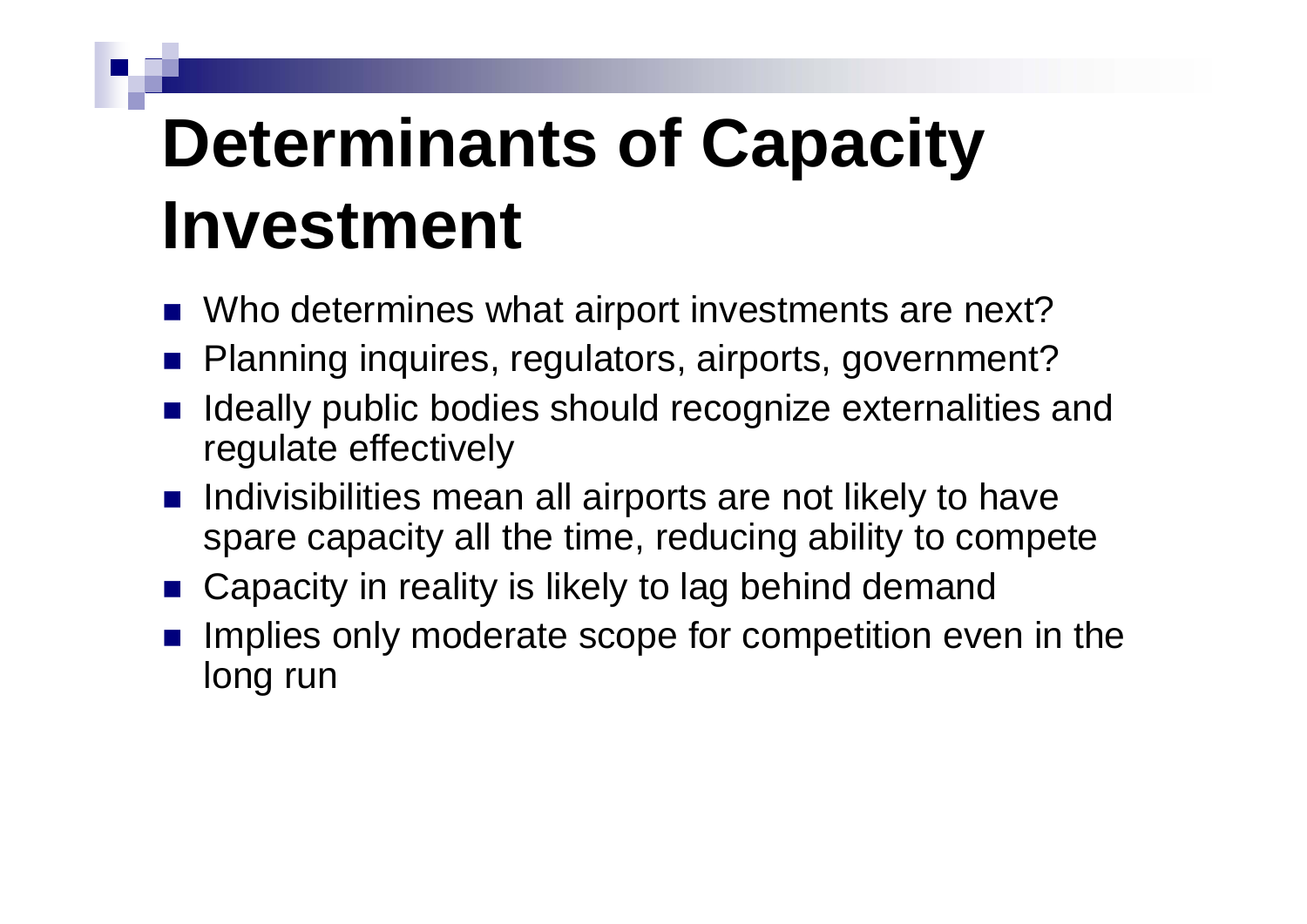# **Conclusions**

- Separation with deregulation leads to a tight oligopoly market with price discrimination.
	- □ Efficiency high, but very high airport prices and profits
	- □ An unlikely policy option
- Separation with price cap regulation is unlikely to lead to much competition:
	- □ Short run: Some competition in price structures.
	- □ Price competition is unlikely under price caps, even in long run;
	- □ Weak quality competition, but incentives slightly stronger;
	- □ Stronger incentive to invest in additional capacity, but major influence of regulation and government policy.